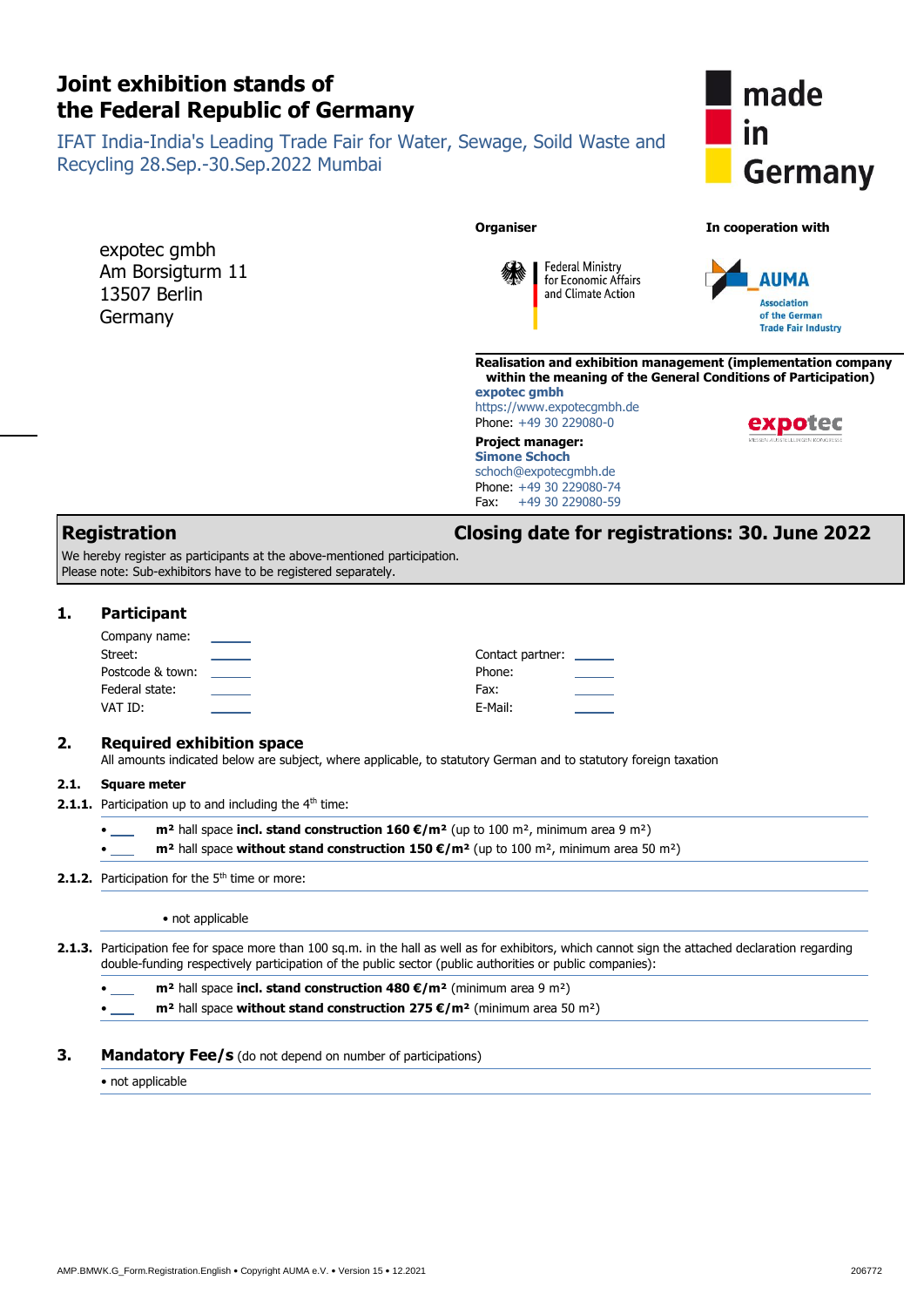#### **Joint exhibition stands of the Federal Republic of Germany - 2 -**

IFAT India-India's Leading Trade Fair for Water, Sewage, Soild Waste and Recycling 28.Sep.-30.Sep.2022 Mumbai

# **4. Connections** (do not depend on number of participations) •  $\Box$  An electricity connection (subject to charge) will be required  $\bullet$   $\Box$  A water connection (subject to charge) will be required **5. Exhibition goods** (At information stand: product range) **Dimensions Weight** • • •

We have noted and acknowledged the General and Special Conditions of Participation. We undertake only to exhibit products which are produced according to No. 8 of the General Conditions for Participations of the Federal Republic of Germany at trade fairs and exhibitions abroad. We have completed and enclosed the registration appendices. We agree to the computer-aided recording, storage, and forwarding of company details to third parties. We declare, that insolvency proceedings have not been filed or opened for our assets or that we have not issued or are obliged to make a statutory declartion in accordance with sec. 802c Civil Code of Civil Procedure (ZPO) or sec. 384 of the German Tax Code (AO) 1977.

**Place, date Company stamp & legally binding signature**

Enclosures:

- Appendix to registration form: Special Conditions of Participation
- Appendix to registration form: General Conditions of Participation
- Appendix to registration form: Declaration regarding double-funding respectively participation of the public sector (public authorities or public companies)
- Application of a sub-exhibitor by the main-exhibitor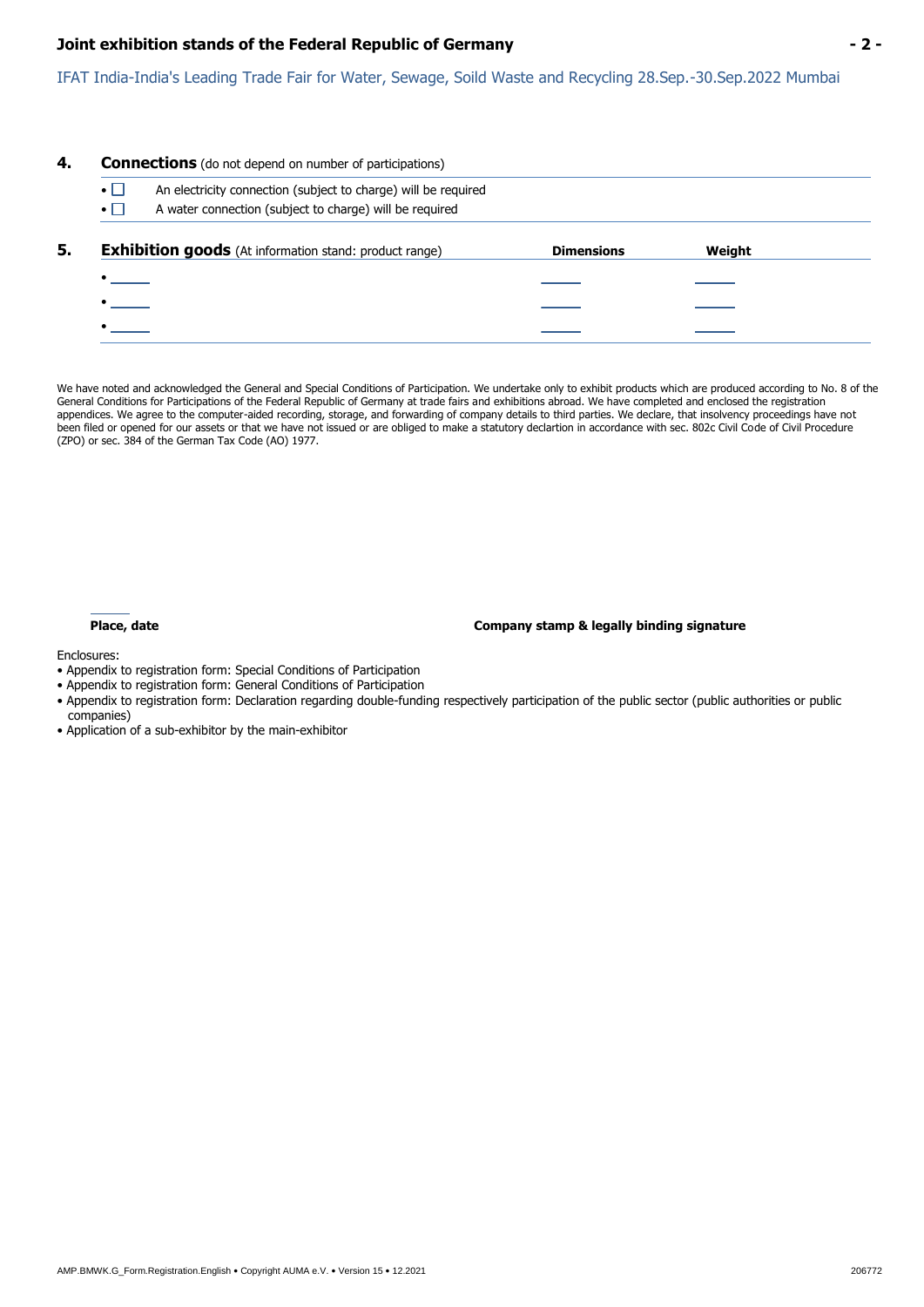#### **Joint exhibition stands of the Federal Republic of Germany**

IFAT India-India's Leading Trade Fair for Water, Sewage, Soild Waste and Recycling 28.Sep.-30.Sep.2022 Mumbai

# **Appendix to registration form**

(Mandatory: please return with the registration form)

## **Exhibitor**

Company: Federal state:District court:

Street:*Managing Director: Managing Director:* ZipCode, Town:Commercial Reg.-No.: Contact partner:

## **Declaration regarding double-funding respectively participation of the public sector (public authorities or public companies)**

With our registration for the official joint exhibition stands at the

**IFAT India-India's Leading Trade Fair for Water, Sewage, Soild Waste and Recycling 28.Sep.- 30.Sep.2022 Mumbai**

I hereby declare/we hereby declare, that I/we do not receive any institutional fundings granted/covered by public resources.

I hereby declare/we hereby declare, that I/we do not receive any further public support out of project fundings for the participation at this trade fair/exhibition.

I hereby declare/we hereby declare, that my/our company is not a federal, state or municipal authority, is neither a state development institution nor any other legal entity under public law.

I hereby declare/we hereby declare that my/our company is not directly or indirectly majority-owned by a religious community/communities or by a legal entity/entities under public law.

**Place, Date Company stamp & legally binding signature**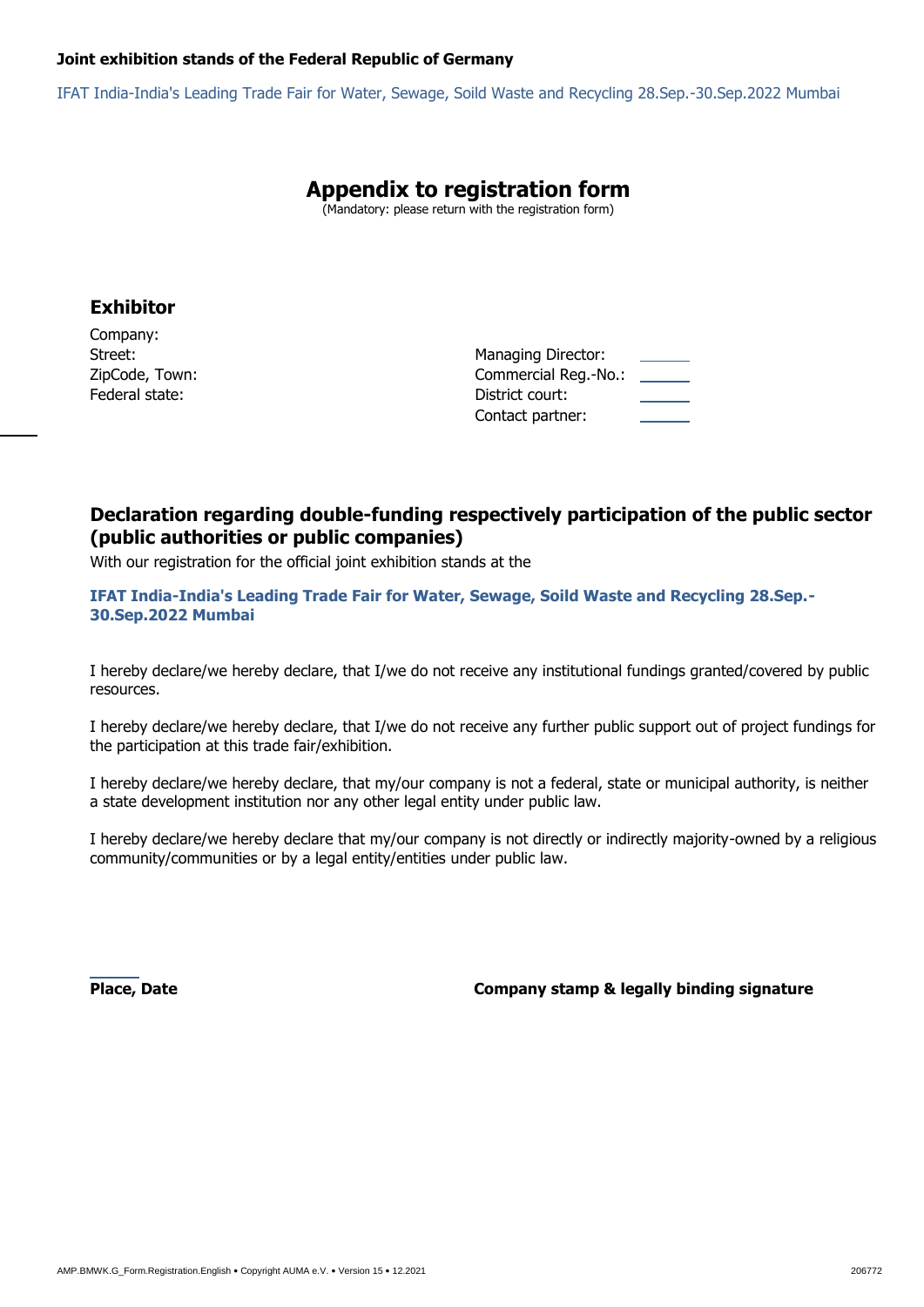# **Firmengemeinschaftsausstellung der Bundesrepublik Deutschland**

IFAT India-India's Leading Trade Fair for Water, Sewage, Soild Waste and Recycling 28.Sep.-30.Sep.2022 Mumbai

expotec gmbh Am Borsigturm 11 13507 Berlin **Germany** 



**Veranstalter In Kooperation mit**

**Federal Ministry** for Economic Affairs and Climate Action



**Durchführung / Ausstellungsleitung (Durchführungsgesellschaft i.S.d. Allgemeinen Teilnahmebdingungen)**

**expotec gmbh** https://www.expotecgmbh.de<br>Tel.: +49 30 229080-0  $+49$  30 229080-0

**Projektleiter(in): Simone Schoch** schoch@expotecgmbh.de Tel.: +49 30 229080-74 Fax: +49 30 229080-59

| . |  |  |
|---|--|--|

#### **1. Aussteller / Exhibitor**

|    | Firma:                              |                                                                        | zuständig:                                                                                                                       |                        |                |
|----|-------------------------------------|------------------------------------------------------------------------|----------------------------------------------------------------------------------------------------------------------------------|------------------------|----------------|
|    | Straße:                             |                                                                        | Telefon:                                                                                                                         |                        |                |
|    | PLZ Ort:                            |                                                                        | Fax:                                                                                                                             |                        |                |
|    | Bundesland:                         |                                                                        | E-Mail:                                                                                                                          |                        |                |
| 2. |                                     | Unteraussteller / Sub-exhibitor                                        |                                                                                                                                  |                        |                |
|    | Firma:                              |                                                                        | zuständig:                                                                                                                       |                        |                |
|    | Straße:                             |                                                                        | Telefon:                                                                                                                         |                        |                |
|    | PLZ Ort:                            |                                                                        | Fax:                                                                                                                             |                        |                |
|    | Bundesland:                         |                                                                        | E-Mail:                                                                                                                          |                        |                |
|    | Internet:                           |                                                                        |                                                                                                                                  |                        |                |
| 3. |                                     | Pauschale für Unteraussteller                                          |                                                                                                                                  |                        |                |
|    |                                     |                                                                        | Die Pauschale für die Aufnahme eines Unterausstellers beträgt EUR 500,00 / Unteraussteller.                                      |                        |                |
|    |                                     | Aufnahme in den Internetauftritt und in die Broschüre                  |                                                                                                                                  |                        |                |
|    |                                     | der Firmengemeinschaftsausstellung wird gewünscht                      | $\Box$ ja                                                                                                                        | nein                   |                |
|    |                                     | Das Formular zur Datenerfassung wird ausgefüllt vom                    | $\Box$ Hauptaussteller                                                                                                           | $\Box$ Unteraussteller |                |
|    | wie oben angegeben zugesandt.       |                                                                        | Nach Erhalt der unterzeichneten Mitausstelleranmeldung wird dem Aussteller das Formular zur Datenerfassung                       |                        |                |
| 4. |                                     | • Unterausstellergebühr des Veranstalters: 236,00€ € / Unteraussteller | Zusätzliche obligatorische Gebühren des Veranstalters der Messe für Unteraussteller                                              |                        |                |
| 5. | Ausstellungsgüter (Unteraussteller) |                                                                        |                                                                                                                                  |                        |                |
|    |                                     |                                                                        |                                                                                                                                  | Abmessungen/Dimension  | Gewicht/Weight |
|    |                                     |                                                                        |                                                                                                                                  |                        |                |
|    |                                     |                                                                        |                                                                                                                                  |                        |                |
|    |                                     |                                                                        |                                                                                                                                  |                        |                |
|    |                                     | Anerkennung der Teilnahmebedingungen                                   |                                                                                                                                  |                        |                |
| 6. |                                     | Bundes an Messen und Ausstellungen im Ausland anerkennen.              | Ich/Wir bestätigen hiermit rechtsverbindlich, dass wir die Allgemeinen und Besonderen Teilnahmebedingungen für Beteiligungen des |                        |                |
|    | Ort, Datum                          |                                                                        | Firmenstempel und Unterschrift des Unterausstellers                                                                              |                        |                |